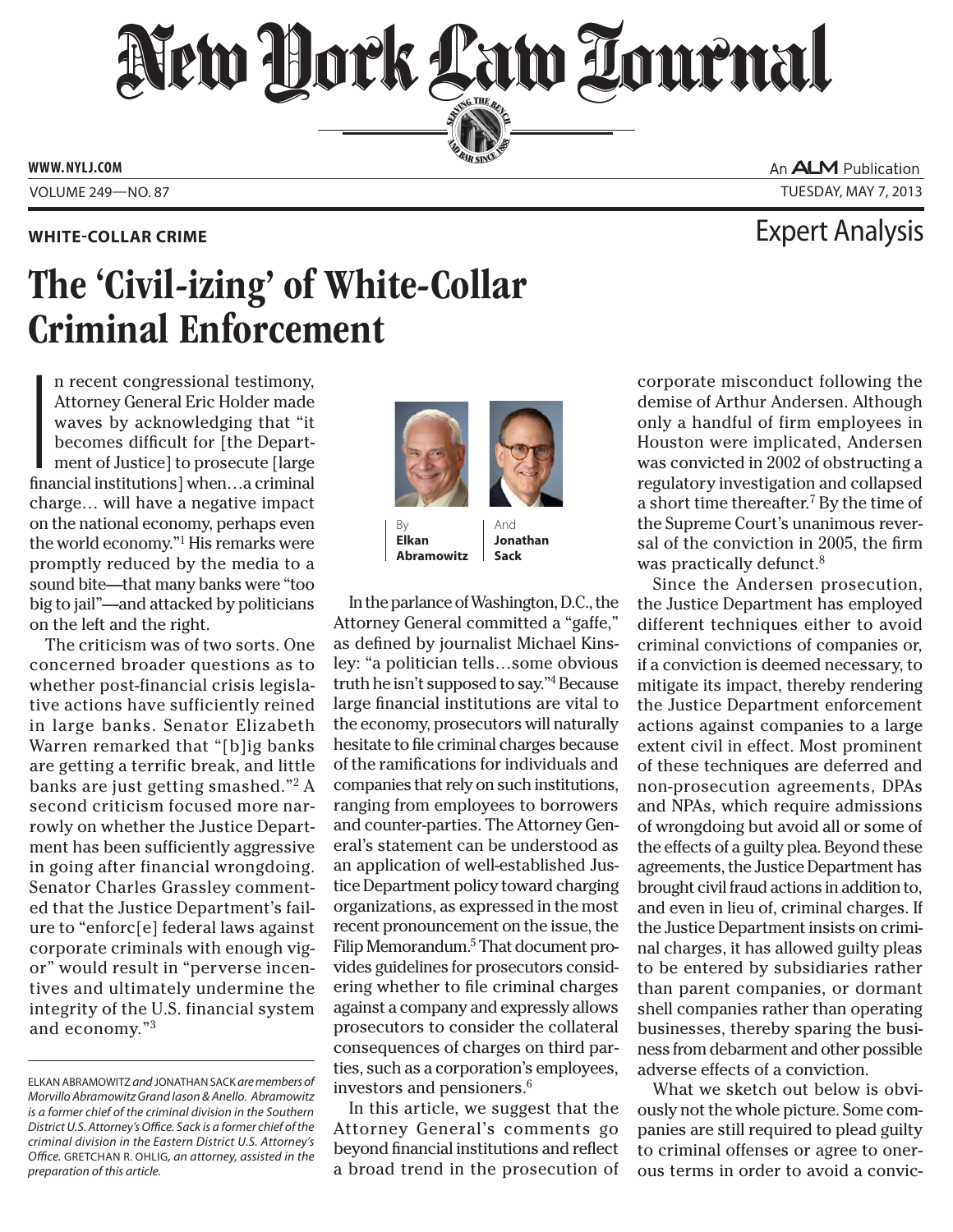tion. Likewise, criminal investigations of individuals for white-collar offenses remain widespread, with severe consequences for those under investigation or indictment. But the persistence of these practices should not obscure the related but separate development noted here—the "civil-izing" of white-collar criminal enforcement.

#### **Agreements**

Following Arthur Andersen's collapse, corporate convictions fell by almost half, while the number of DPAs and NPAs increased from fewer than 10 per year before 2004 to an average of approximately 30 per year thereafter.<sup>9</sup> "[T]he near-record pace of DOJ DPAs and NPAs [35 in total]" continued in 2012, resulting in \$9 billion paid to the government "related to settlements involving a DPA or NPA."10 A leading Justice Department official has acknowledged that DPAs "have become the mainstay of white collar criminal law enforcement."11

Though resulting from a criminal investigation, NPAs and DPAs resemble civil agreements under which companies pay money to the government and adopt various reform measures in return for the government forgoing prosecution.12 What sets these agreements apart from a civil settlement is chiefly the requirement that a company admit wrongdoing. DPAs and NPAs hold companies "accountab[le]" by requiring them to accept a statement of facts constituting unlawful activity.13 Nevertheless, DPAs and NPAs have enormous advantages over indictment and trial by allowing a corporation to avoid the collateral consequences of a guilty plea, for example, mandatory debarment from contracting with the government under various laws.<sup>14</sup>

The government has entered into DPAs and NPAs as an alternative to criminal prosecution in investigations involving, among others, banks, pharmaceutical companies and military contractors.15 One of the more prominent recent DPAs involved global bank HSBC, which in December 2012 entered into an agreement under which it paid the

government  $$1.92$  billion.<sup>16</sup> The DPA went ahead notwithstanding criticism that the bank should have been prosecuted for laundering the proceeds of Mexican drug trafficking and conducting, and concealing, financial transactions with sanctioned countries.17

Since the Andersen prosecution, the Justice Department has employed different techniques rendering the actions against companies to a large extent civil in effect.

### **Civil Fraud Charges**

In recent years, the Justice Department has increasingly looked to civil fraud lawsuits to sanction alleged corporate misconduct. Often these charges are brought together with a criminal prosecution, though in many instances the Justice Department has pursued civil fraud instead of criminal charges.

The Financial Institutions Reform, Recovery, and Enforcement Act of 1989 (FIRREA), passed in response to the savings and loan crisis, authorizes the Justice Department to seek substantial financial penalties for violations of various provisions of the federal criminal law, including mail, wire and bank fraud, that affect a federally insured financial institution. The Justice Department has relied on FIRREA to bring civil rather than criminal charges against financial institutions for a range of alleged wrongdoing associated with the financial crisis, including fraud connected to federally insured mortgage lending.18 Though premised on violations of the mail and wire fraud statutes, several of these lawsuits have resulted in civil settlements imposing hundreds of millions of dollars in civil penalties.

The Justice Department has also brought a very high-profile FIRREA case against the nation's largest credit-ratings agency, Standard & Poor's Ratings Services, accusing the firm of fraudulently rating collateralized debt obligations (CDOs) in 2007, which is being litigated vigorously and may ultimately shed light on the reach of the statute and merits of the Justice Department's civil litigation strategy.<sup>19</sup>

The False Claims Act (FCA) prohibits false statements to the federal government and authorizes filing suit against a wide range of businesses that benefit from government funding, including defense contractors, health care businesses that receive Medicare and Medicaid payments and mortgage loan originators whose loans come with federal guarantees. Cases premised on the FCA have been fueled in part by qui tam suits initiated by whistleblowers in which the government may intervene. In 2012, the government had a record recovery of \$4.9 billion from FCA cases, \$3.3 billion of which derived from qui tam actions.20

Recent examples of cases in which the Justice Department has pursued civil in lieu of criminal charges include lawsuits against Wells Fargo and Novartis Pharmaceuticals. The Justice Department's complaint against Wells Fargo in October 2012, though replete with allegations of knowing and reckless false statements to the Federal Housing Administration, was brought as a civil action under FIR-REA and the FCA.<sup>21</sup> In a complaint against Novartis in April 2013, the Justice Department brought civil claims under the FCA alleging the payment of kickbacks to health care providers to induce them to prescribe Novartis pharmaceutical products that were reimbursed by federal health care programs.22 In other cases, pharmaceutical companies have faced criminal charges for such alleged misconduct. The absence of criminal charges in this case may be an extension of the pattern of the Justice Department bringing strictly civil FIRREA cases against financial institutions.

The decision to pursue civil in lieu of criminal charges no doubt flows from many considerations, including the complexity of the underlying transactions, a dense regulatory context that may provide defenses to criminal liabil